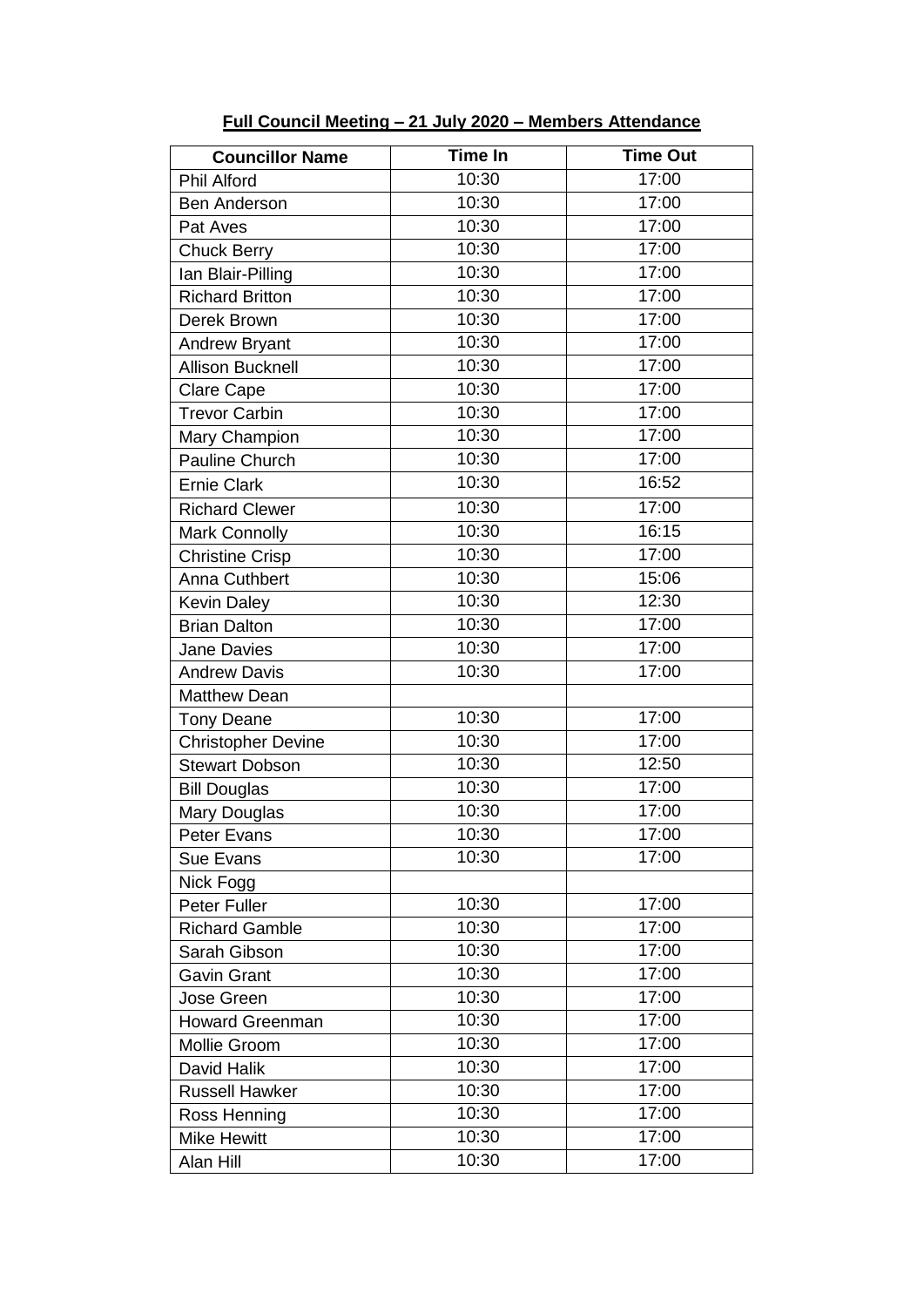| Sven Hocking               | 10:30 | 17:00 |
|----------------------------|-------|-------|
| <b>Nick Holder</b>         | 10:30 | 17:00 |
| Ruth Hopkinson             | 10:30 | 17:00 |
| <b>Atiqul Hoque</b>        | 10:30 | 17:00 |
| Jon Hubbard                | 10:30 | 17:00 |
| <b>Chris Hurst</b>         | 10:30 | 17:00 |
| <b>Peter Hutton</b>        | 10:30 | 17:00 |
| Hayley Illman              | 10:30 | 17:00 |
| Tony Jackson               | 10:30 | 17:00 |
| Simon Jacobs               | 10:30 | 14:30 |
| George Jeans               | 10:34 | 17:00 |
| <b>Bob Jones</b>           | 10:30 | 17:00 |
| Johnny Kidney              |       |       |
| <b>Carole King</b>         | 10:30 | 17:00 |
| <b>Gordon King</b>         | 10:30 | 17:00 |
| <b>Edward Kirk</b>         | 10:30 | 17:00 |
| Jerry Kunkler              | 10:30 | 17:00 |
| Jacqui Lay                 | 10:30 | 17:00 |
| Jim Lynch                  | 10:30 | 17:00 |
| <b>Brian Mathew</b>        | 10:30 | 17:00 |
| Laura Mayes                | 10:30 | 17:00 |
| lan McLennan               | 10:30 | 17:00 |
| <b>Nick Murry</b>          | 10:30 | 17:00 |
| <b>Christopher Newbury</b> | 10:30 | 16:15 |
| <b>Ashley O'Neill</b>      | 10:30 | 17:00 |
| Paul Oatway                | 10:30 | 17:00 |
| <b>Steve Oldrieve</b>      | 10:30 | 17:00 |
| <b>Stewart Palmen</b>      | 10:30 | 17:00 |
| <b>Andy Phillips</b>       |       |       |
| <b>Horace Prickett</b>     | 10:30 | 17:00 |
| Leo Randall                | 14:00 | 17:00 |
| Fleur de Rhe Philipe       | 10:30 | 17:00 |
| Pip Ridout                 | 10:30 | 17:00 |
| <b>Ricky Rogers</b>        | 10:30 | 17:00 |
| <b>Tom Rounds</b>          | 10:30 | 17:00 |
| Jonathon Seed              | 10:30 | 17:00 |
| James Sheppard             | 10:30 | 17:00 |
| John Smale                 | 10:30 | 17:00 |
| <b>Toby Sturgis</b>        | 10:30 | 17:00 |
| <b>Melody Thompson</b>     | 10:30 | 16:00 |
| John Thomson               | 10:30 | 17:00 |
| lan Thorn                  | 10:30 | 17:00 |
| Jo Trigg                   | 10:30 | 17:00 |
| Tony Trotman               | 10:30 | 17:00 |
| John Walsh                 | 10:34 | 17:00 |
| Bridget Wayman             | 10:30 | 17:00 |